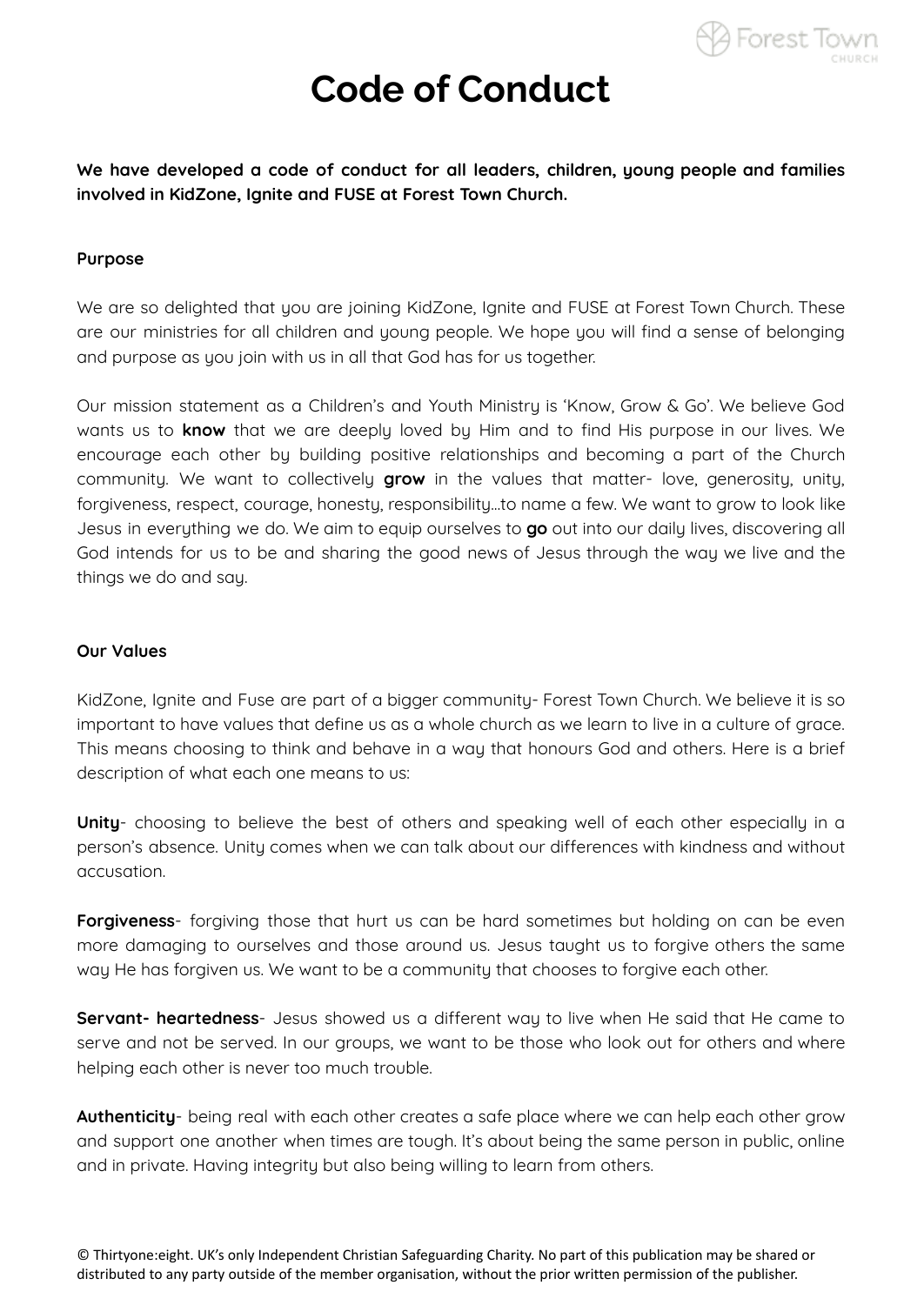

**Honour & Respect**- Honour is something you choose to give to someone because you see their worth before God. We want to cherish and respect each other's reputation as if it was our own. We appreciate each other and show it in the way we treat one another.

**Generosity**- thinking about how kind God has been to us and choosing to do the same for others. Sharing our lives, gifts and talents in a way that can bless others and help build our church.

**Courage**- It takes amazing courage to step out of our comfort zones and to take risks. We want to hear God speak to us and to respond, knowing He is faithful. We can do great things because God is able!

#### **Behaviour Code**

We have created a code of behaviour to make sure everyone (leaders, children and young people) who takes part in any KidZone, Ignite or FUSE events at Forest Town Church knows what is expected of them and feels safe, respected and valued. We want to build trust and confidence in each other; protect children and young people from abuse and inappropriate behaviour from those in positions of trust and to reduce the risk of unfounded allegations of abuse being made.

We encourage each other to display appropriate behaviour at all times. We have put together some guidelines to help us live out our values in the way we behave at all our activities and events. This includes behaviour that takes place outside our organisation and behaviour that takes place online:

- be supportive and kind to others
- be friendly
- listen to others
- be helpful
- have good manners
- treat everyone with respect
- take responsibility for your own behaviour
- talk to Ministry Leaders (Rachel Kuguwe and Ed Chan) about anything that worries or concerns you
- follow this code of behaviour and other rules (including the law)
- join in and have fun!

## **We will all make an effort to not:**

- be disrespectful to anyone else
- bully other people (online or offline)
- behave in a way that could be intimidating
- be abusive towards anyone.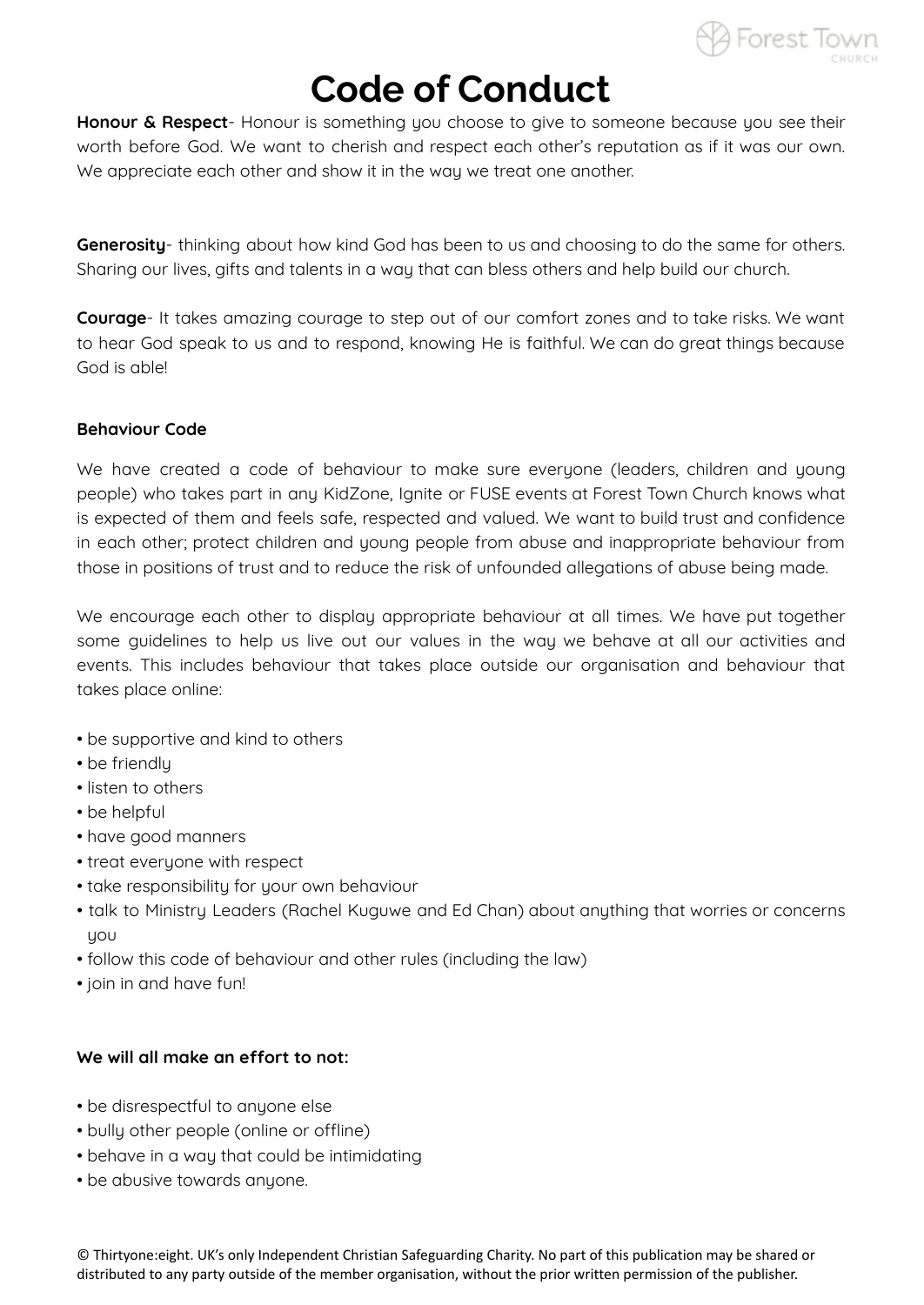

This code of behaviour is part of our process for making sure everyone who takes part in our activities gets to join in and enjoy them.

## **What happens if my behaviour is unhelpful?**

I understand that if I behave in a way that doesn't follow the behaviour code, leaders will remind me about it and ask me to change my behaviour. This will give me the chance to think and to plan how I could behave differently, with support from KidZone, Ignite and Fuse leaders.

#### **What happens if my behaviour is more serious?**

I understand that if I continue not to follow the code of behaviour after my first reminder, or if my behaviour is more serious, I will be given a formal warning by the person running the activity. They will make a record about what happened and inform my parents or carers if it is appropriate. They will also talk with me about what happened and agree what support I might need to help me to improve mu behaviour in the future. Mu leaders might also decide that I might not be able to take part in some activities. If my behaviour is putting others at risk, I understand my parents may be asked to collect me.

If the support put in place isn't helping me to change my behaviour, I understand I might need to sit down with my parents or carers and leaders to discuss next steps.

#### **Declaration**

I confirm that I have read the Code of Conduct for KidZone, Ignite and Fuse at Forest Town Church. I agree to abide by the expectations outlined in the Behaviour Code and understand what happens should I choose to not follow it.

Name:

Signature:

Date: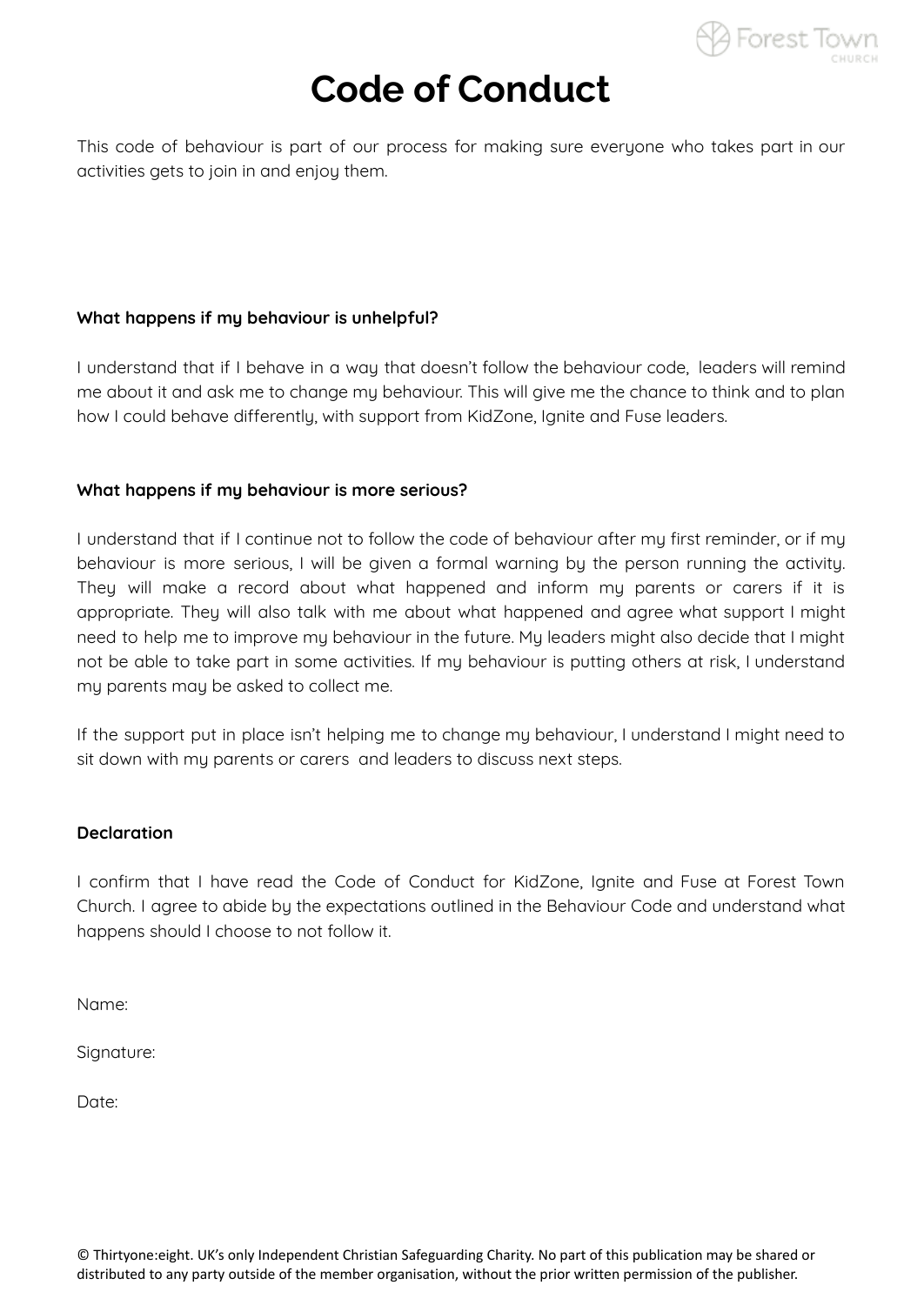

### **The role of workers (staff and volunteers)**

When working with children and young people, leaders (staff and volunteers) are acting in a position of trust for Forest Town Church and have a duty of care towards the children and young people they work with. They are likely to be seen as a role model by young people and are expected to act appropriately. We expect people who help lead in our Children's and Youth Ministries to display appropriate behaviour at all times. This includes behaviour that takes place outside of Forest Town Church and behaviour that takes place online.

### **Good practice**

- Treat everyone with dignity, respect and fairness, and have proper regard for individuals' interests, rights, safety and welfare
- Provide a safe environment for children and young people- ensuring equipment is used safely and for its intended purpose
- Work in a responsible, transparent and accountable way
- Be prepared to challenge all inappropriate behaviour and report any breaches of the behaviour code to Ministry Leaders (Rachel Kuguwe & Ed Chan)
- Report all concerns about abusive behaviour to the Safeguarding coordinator (Rachel Kuguwe), following our safeguarding and child protection procedures - this includes inappropriate behaviour displayed by an adult or child and directed at anybody of any age
- Listen carefully to those you are supporting
- Avoid any behaviour that could be perceived as bullying, emotional abuse, harassment, physical abuse, spiritual abuse or sexual abuse (including inappropriate physical contact such as rough play and inappropriate language or gestures)
- Seek advice from someone with greater experience when necessary
- Work in an open environment avoid private or unobserved situations
- Follow policies, procedures and guidelines and report all disclosures, concerns, allegations, and suspicions to the safeguarding coordinator
- Don't make inappropriate promises particularly in relation to confidentiality
- Do explain to the individual what you intend to do and don't delay taking action

## **Unacceptable behaviour**

© Thirtyone:eight. UK's only Independent Christian Safeguarding Charity. No part of this publication may be shared or distributed to any party outside of the member organisation, without the prior written permission of the publisher.